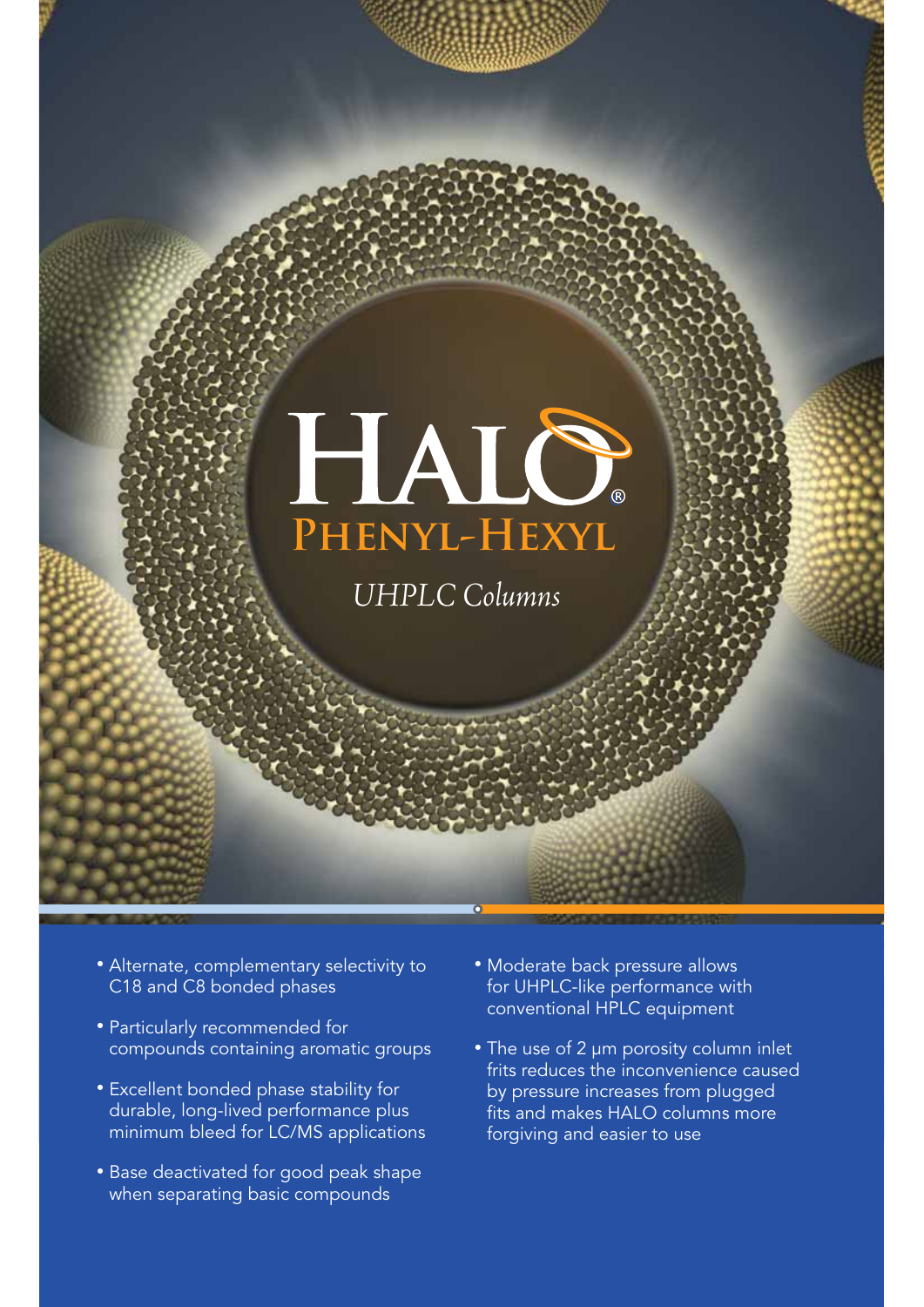## HALO: Phenyl-Hexyl UHPLC Columns

HALO Fused-Core® particle technology is used to produce UHPLC columns that deliver high speed, high resolution separations with UHPLC equipment, and can even deliver near-UHPLC performance with conventional HPLC equipment. HALO columns generate significantly less back pressure compared to other UHPLC columns, putting less stress on the system and facilitating rugged reliable performance. It is this moderate back pressure of HALO columns that permits them to be used with most conventional HPLC equipment. Furthermore, HALO columns utilize a column inlet frit with a porosity that is significantly larger than other UHPLC columns ( $2 \mu m$  versus 0.5  $\mu$ m). This larger porosity column inlet frit reduces a problem that plagues UHPLC columns, inlet frit plugging. In fact the inlet frit on HALO columns is no smaller than that typically used on columns packed with 5 um particles. Imagine that. A UHPLC column with the ease of use and reliability of a column packed with  $5 \mu m$  particles.

HALO Fused-Core particles are now available with a phenyl-hexyl bonded phase. The phenyl functionality of this bonded phase provides an additional mechanism of separation that can be particularly useful when separating mixtures that contain compounds with aromatic groups. HALO Phenyl-Hexyl columns are an excellent choice to try when a C18 or C8 phase fails to provide an adequate separation.

As with the HALO C18, C8, and RP-Amide phases, ultra-pure reagents, "Type B" silica, dense bonding technology, and exhaustive endcapping generate a base deactivated stationary phase that provides excellent peak shape for polar compounds.

### Mechanism of Separation

HALO Phenyl-Hexyl can retain analytes via several different mechanisms, including  $\pi$ – $\pi$  interactions between the overlap of the delocalized electrons on the analyte and the stationary phase phenyl group, and via partitioning between the mobile phase and the hydrophobic aryl-alkyl phase. See Figure 1 for the structure of the HALO Phenyl-Hexyl bonded phase.



| Silica Stationary | $S_i$ | $O$ | $S_i$ | $-C_6H_{12}$ | Phenyl |
|-------------------|-------|-----|-------|--------------|--------|
| Phase Support     | $S_i$ | $O$ | $S_i$ | $-C_6H_{12}$ | Phenyl |

A phenyl group is bonded to the silica surface via a hexyl chain.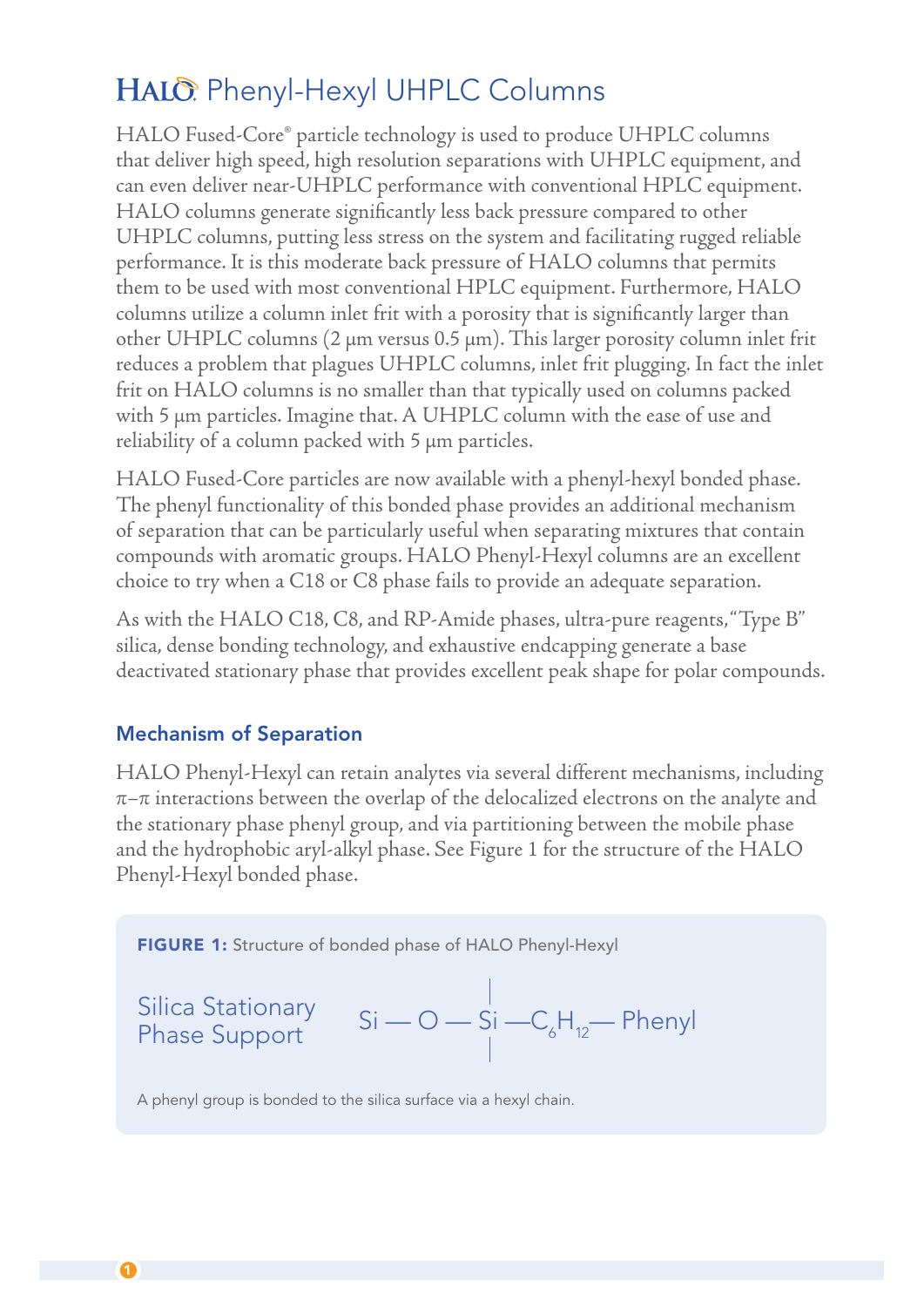Acetonitrile tends to decrease the  $\pi-\pi$  interactions between aromatic and polarizable analytes and a phenyl stationary phases, but methanol enhances those same interactions, giving both increased retention and changes in selectivity. This does not mean that acetonitrile should not be used with a phenyl bonded phase or that it might not provide an acceptable separation, but methanol is more likely to deliver the additional selectivity that is desired from a phenyl phase. Figures 2 and 3 provide examples of the type of high speed, high resolution separations possible with HALO Phenyl-Hexyl.



These two chromatograms illustrate how HALO Phenyl-Hexyl columns can provide separation of complex mixtures in a little over a minute.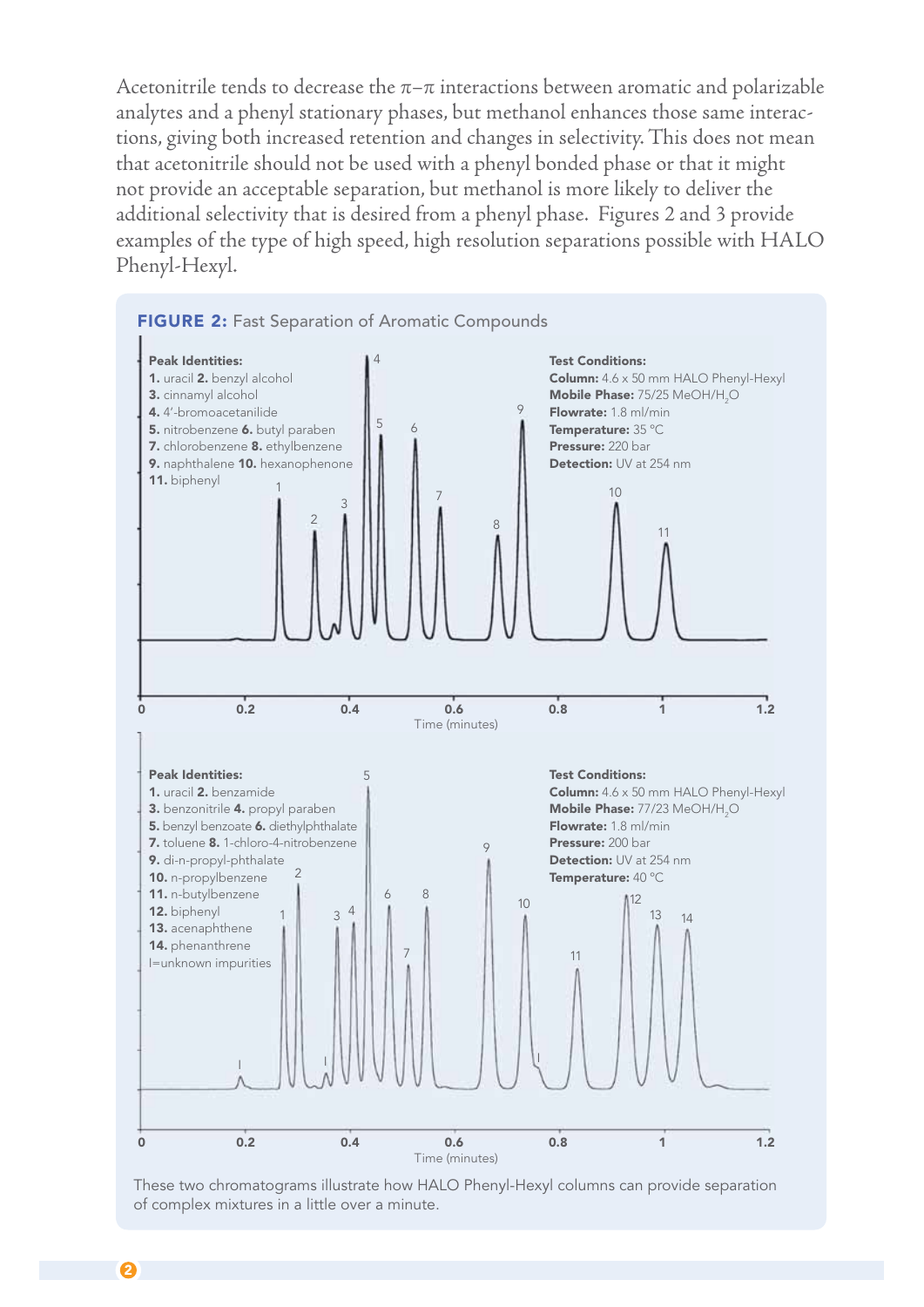#### FIGURE 3: Fast Separation of Anticoagulants



Six anticoagulants are well separated on a HALO Phenyl-Hexyl column in less than 72 seconds.

#### HALO UHPLC Columns | High resolution, Hyper-fast, Super-rugged

HALO Fused-Core particles are designed for high speed, high resolution liquid chromatography. They are unique particles consisting of a  $0.5 \mu m$  porous silica "halo" fused to a 1.7  $\mu$ m solid silica core (Figure 4). The high density and extremely narrow size distribution of these Fused-Core particles facilitate the packing of columns with unexpectedly high efficiencies - efficiencies more in line with what you would expect from columns packed with sub-2 µm particles. The reason for this unexpectedly high efficiency is apparently the unusually well-ordered packed bed that minimizes the eddy diffusion contribution to band broadening. HALO columns do, however, generate the back pressure that one would expect from columns packed with 2.7 µm size particles. This pressure is low enough to permit HALO UHPLC columns to be used effectively with conventional HPLC equipment to deliver near-UHPLC performance.



Fused-Core particle technology was developed by Jack Kirkland to produce UHPLC columns that could be effectively used with either UHPLC or conventional HPLC equipment. As the name implies, Fused-Core particles are manufactured by fusing a porous silica layer onto a solid silica particle.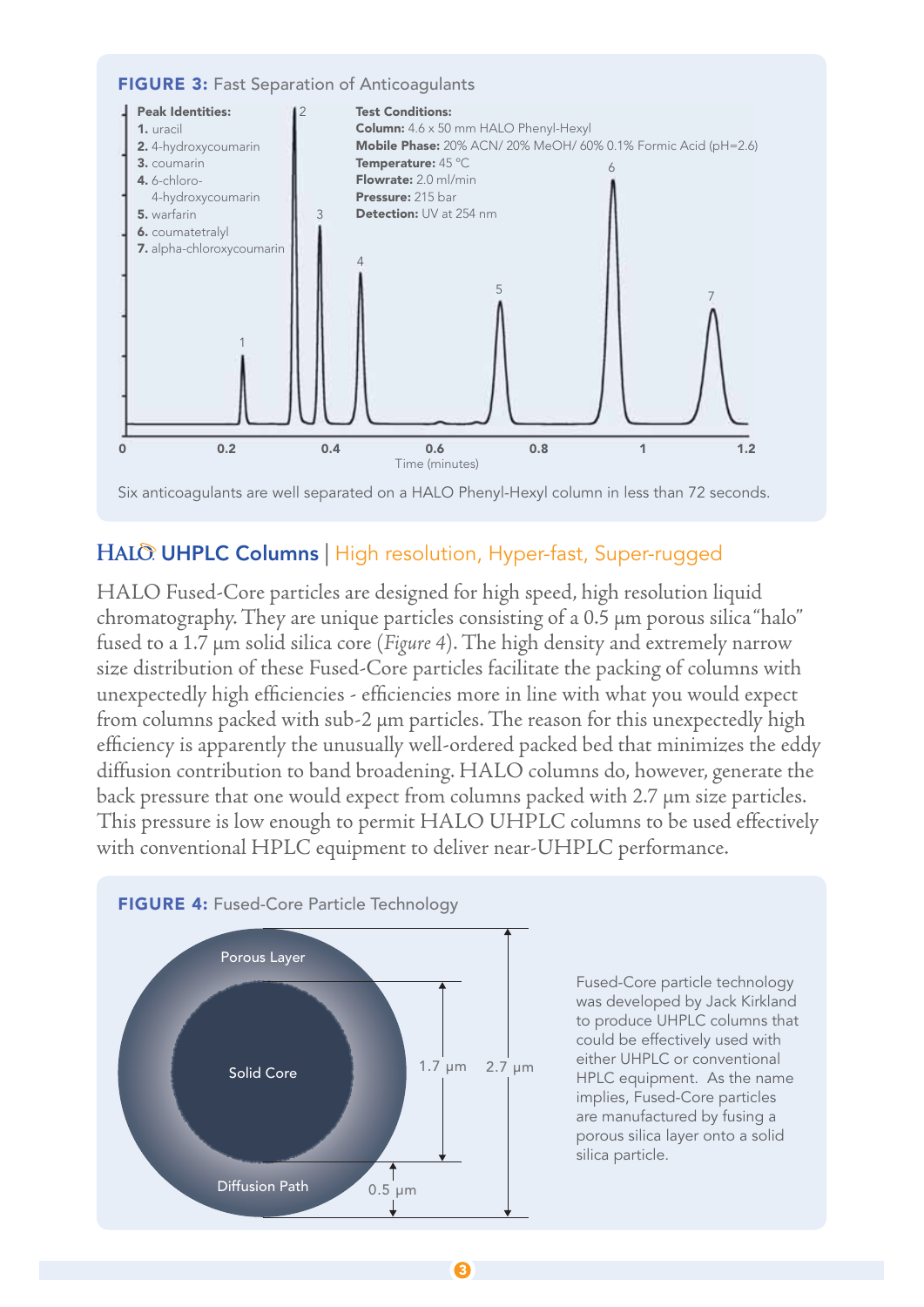HALO columns deliver over 90% more separating power (theoretical plates) than a  $column of the same length packed with 3.5 µm particles and almost three times the$ plates of a column packed with 5 µm particles (Figure 5). And, because of Fused-Core particle technology, HALO columns maintain their resolving power at high mobile phase velocity. This means that shorter columns and higher flow velocities can be used to achieve remarkably fast high resolution separations.



**FIGURE 5: HALO columns deliver more separating power** 

HALO columns deliver over 90% more separating power (theoretical plates) than columns of the same length packed with 3.5 μm particles and almost three times the separating power of columns packed with 5 μm particles.

Note: N/Meter values were calculated at the optimum mobile phase linear velocity for each of these stationary phases.

The combination of extremely narrow particle size distribution and very dense particles allows for the production of columns that are incredibly rugged and reliable, even when used under UHPLC conditions of high pressure and high flow velocity. In addition, the narrow size distribution of the Fused-Core particles permits the use of 2 µm porosity inlet frits on HALO columns. This is the same inlet frit porosity typically found on columns packed with 5 µm particles. The result is columns capable of delivering the speed and resolution of other UHPLC columns packed with sub-2 µm particles, but with the ease of use and durability of columns packed with  $5 \mu m$  particles.